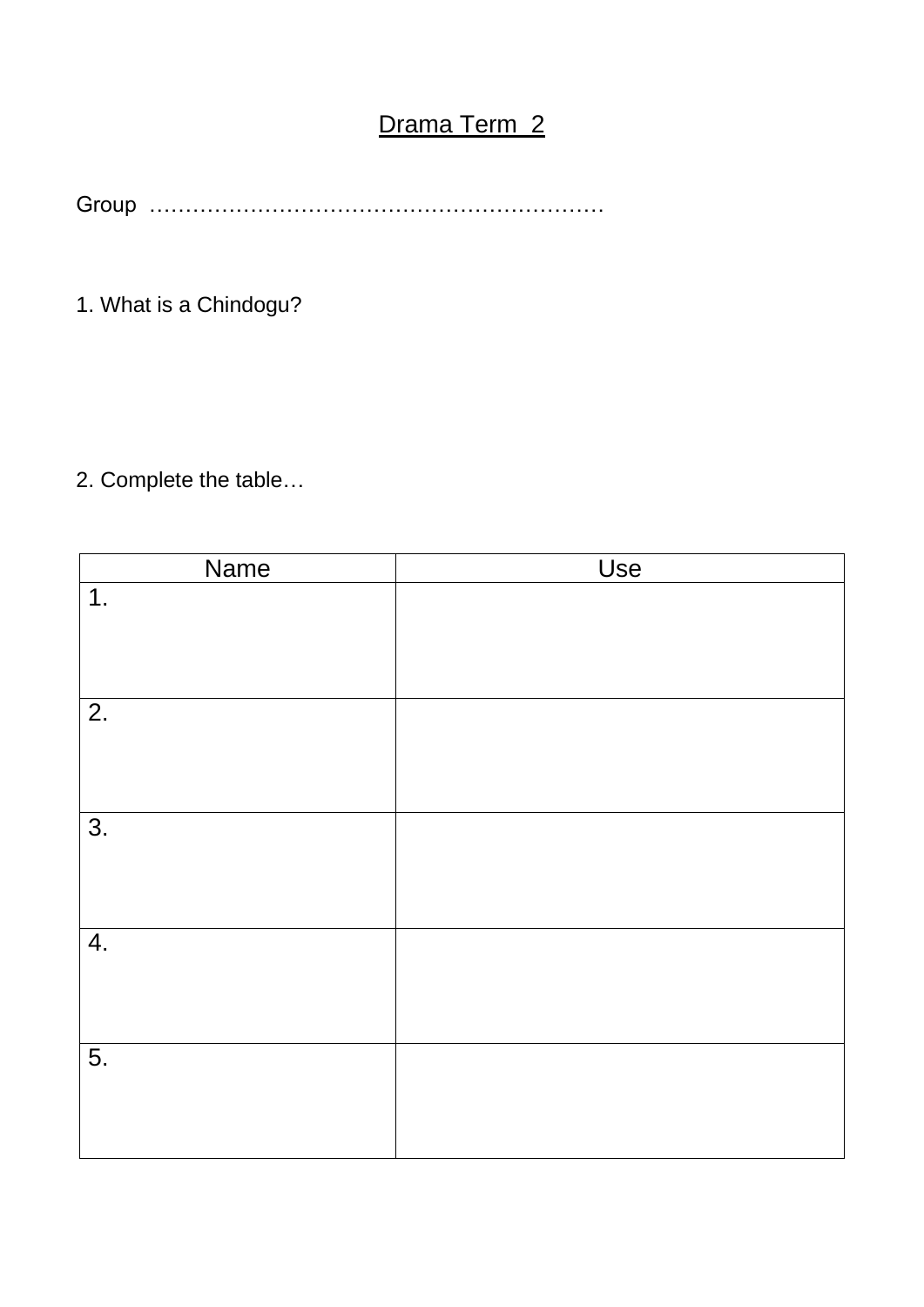#### **Part one: Product design**

Include:

- What it is used for (What problem does it solve?)
- What it is made of
- How it works
- $\bullet$

Presentation:

- drawing
- model

#### **Part two: Advert creation**

a) Create a storyboard for your advert

b) Record your advert

Explain: What it is / What problem it solves How it works

Persuade: The audience they need your Chindogu.

### **Dates and deadlines:**

- 25/1: Initial ideas. Team brainstorming
- 1/2: Product design
- 8/2: Product design
- 15/2: Advert creation: storyboard
- 1/3: Advert creation: storyboard
- 8/3: Record adverts
- 15/3: Record adverts
- 22/3: Watch adverts. Vote for best Chindogu
- 29/3: Evaluation and feedback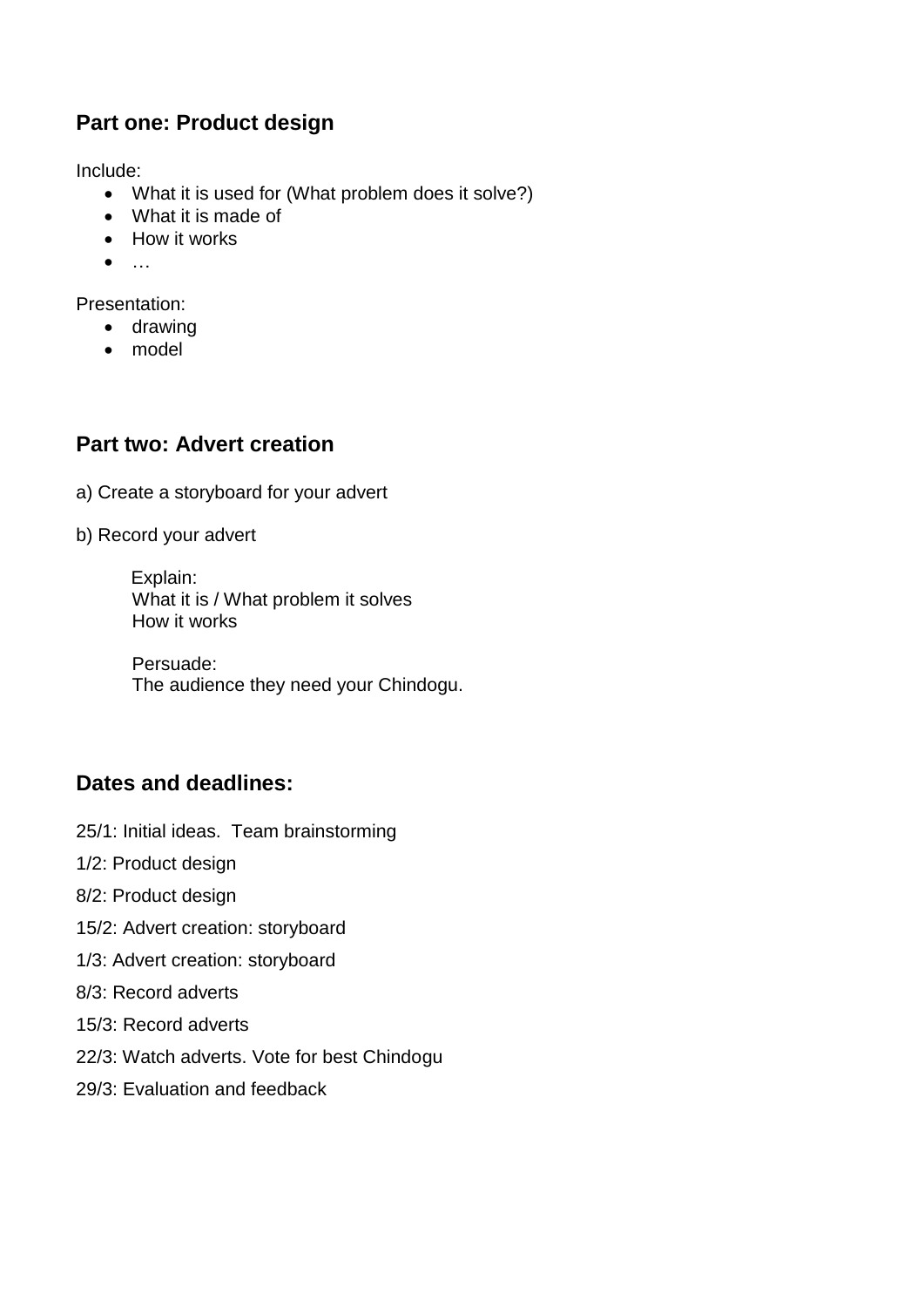## **Checklist**

#### **Part one:**

| Product design:                        | Information | Presentation |  |  |  |  |  |  |
|----------------------------------------|-------------|--------------|--|--|--|--|--|--|
|                                        |             |              |  |  |  |  |  |  |
| Part two:                              |             |              |  |  |  |  |  |  |
| a) Create a storyboard for your advert |             |              |  |  |  |  |  |  |
| b) Record your advert                  |             |              |  |  |  |  |  |  |
| c) Send your video                     |             |              |  |  |  |  |  |  |
|                                        |             |              |  |  |  |  |  |  |